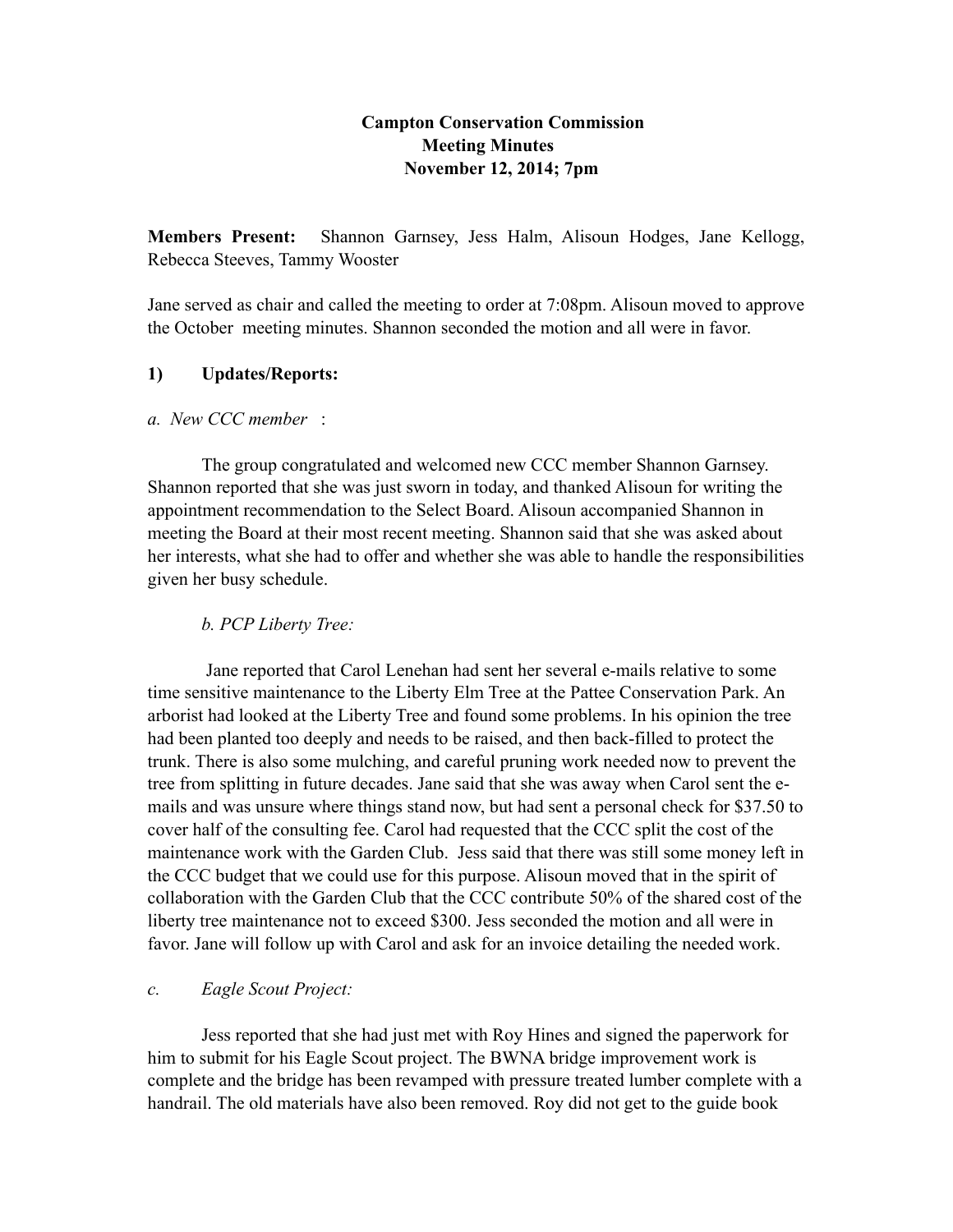updates but told Jess he still would like to. Jane asked if there were any pictures taken or articles written about the project and Jess said that she offered Roy CCC assistance with a press release. There will be an Eagle Scout ceremony in early January and all are invited. Jess said that the scouts now have the CCC on their radar for other up and coming potential Eagle Scout projects. Alisoun suggested we send Roy a Thank You Note and got one from the cabinet for all to sign.

# *d. NHACC Conference:*

The group expressed regret that most were unable to attend the November 1<sup>st</sup> NH Association of Conservation Commissions conference due to other obligations. Jess, however, did attend and was also a co- presenter of a session titled "How to tell your Conservation Story", where she shared how the Conservation Matters column came to be. The session was well received and it was recommended that future articles also contain a photo to attract readers.

Jess said that she enjoyed the conference which this year had the theme "Inspiring Young Conservationists". Jess described two other sessions she attended, one of which was relative to the Land and Community Heritage Investment Program (LCHIP) . Jess learned that there is a \$25.00 fee for all signed mortgages that goes to the LCHIP fund. This money has been redirected for the past several years and there is a Senate bill being proposed to restore LCHIP funding and NH CC's are encouraged to support the bill. Jess also learned that for every dollar spent on conservation, \$11 are earned. The other session Jess attended was about different types of funding for conservation projects including The Aquatic Resources Mitigation (ARM) fund. She explained that the ARM funding comes from wetland impact mitigation fees. Jane furthered by saying funds are released by region and notice is given in advance of the release of funds so that project ideas can be prepared.

#### *e. Conservation Matters Column:*

Jess reported that she connected with Alexandria CC folks at the NHACC conference and got them signed on as a contributor to the Conservation Matters column. We have now gained a new group, but also lost one, since PRLAC requested to be removed from the rotation but requested to be included in the e-mails. The CCC is the contributing group for the December column, and former CCC member Lea Stewart has graciously agreed to write a winter tracking column.

## *f. Livermore Falls/Friends of the Pemi:*

Jane and Alisoun attended the October 31<sup>st</sup> Livermore Falls meeting, and reported that the room was full of folks from the Rotary, State, and PSU. Three Campton neighbors from Blueberry Lane also attended, having concerns around parking, impacts to trees,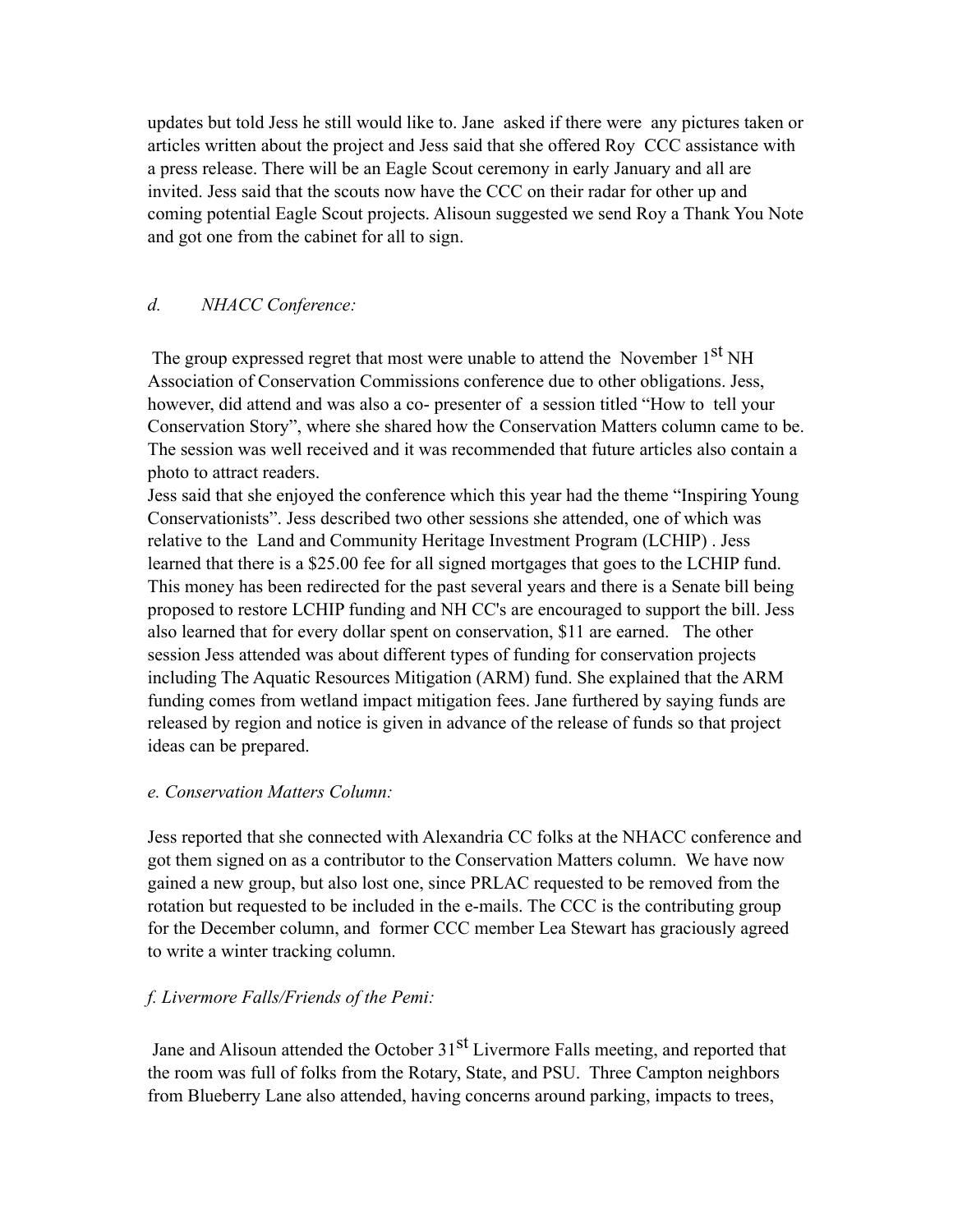and people gaining access to the river by way of private property to jump from the rocks. No Trespassing signs have been posted and verbal warnings given, but in general are ignored and often rudely responded to. These Campton residents have been frustrated with the lack of assistance from the Campton PD. Also discussed at the meeting was another recap of summer improvements and disappointment was expressed at the state's slow progress.

Jane said that the newly formed Historic and Environment Committees have broken out and have recently met. Alisoun, who is on the Historic Committee, said that Tink Taylor circulated some historic documents in advance of an upcoming meeting. Jane is on the Environment committee and reported that a bioblitz is being planned in early May for all of the greenspace within the area beginning above the falls down to the south beach area in Plymouth. A Bioblitz is a point in time inventory of all of the flora and fauna conducted by a large group of people. Jane questioned whether an early May scheduling would miss some of the bird migrants, but explained the reasoning was to include PSU students before their semester ends. Jane had the idea of a winter tracking event in the same area to add to the inventory, and said that Max Stamp is going to take the idea to his tracking group.

Jane reported that the state was quite open to our sign ideas and is currently working up the verbage. The signs are to be posted on the Campton side of the falls to discourage and inform visitors until safety improvements are made. Alisoun said that she was bothered by the state's project outline and timeline which continues to emphasize the Holderness side of the falls. Jane said that the issues on the Holderness side were easier to address and less complex than those on the Campton side. She added that the Cultural Study report commissioned by the state is due out soon, and will serve to improve the focus on the Campton side. The next Livermore Falls meeting is scheduled for 11/21, and the director of DRED will attend.

#### *g. NRI Revision work:*

Rebecca reported that we now have all of the major sections of the NRI compiled into one document. Jess said that after comparing our version to other town NRI's, there are no huge pieces missing. The next big work item is to incorporate maps into the document. Jess read aloud a list of maps most of which already exist but need to be pulled from different sources. Jess proposed the idea of hiring Ron Reynolds to do this work who has the expertise we need to enhance existing maps, or possibly create some new maps. Rebecca said we could pay Ron an hourly rate or look into what other town's have paid for similar services. Jane said she would ask Ron if he would be willing, and suggested scheduling the next work session at her house. A date of Tuesday, 11/18 at 5:15 pm was set to have a conceptual conversation with a copy of the NRI to date in hand.

#### **2) SLCS Trail Grant:**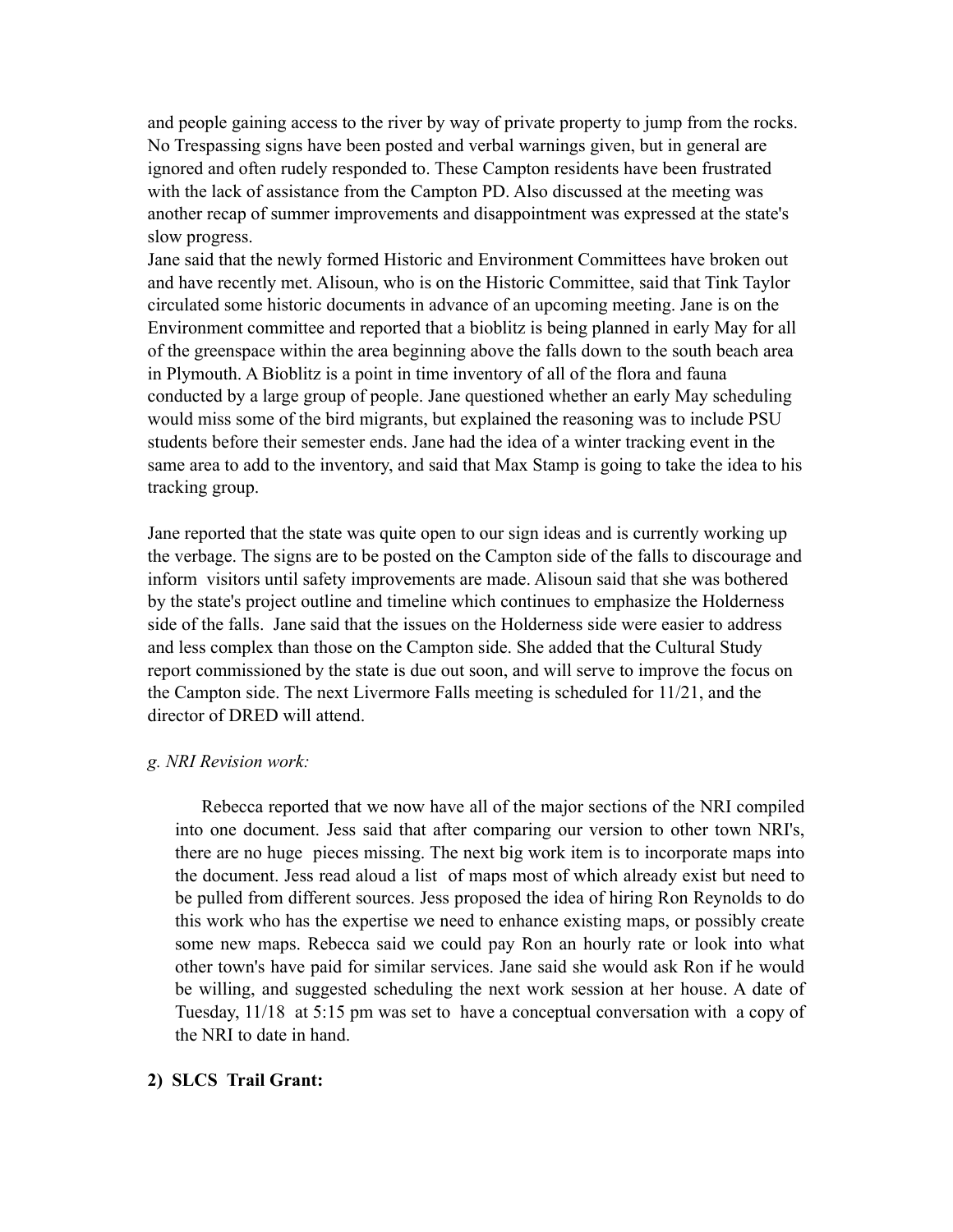Jane was contacted by a Squam Lakes Conservation Society board member and asked to write a letter in support of a 2015 Recreational Trails Program grant. If the grant is secured, a new trail will be built that will be the beginning of a whole new system of trails in the large tract of land that has been put into conservation along the Beebe River. The SLCS is looking for a commitment of volunteer hours for trail building. Jane passed around a copy of her letter of support and asked if the CCC would be interested in submitting one as well. Alisoun asked if the proposed trails were going to be for nonmotorized use only, to which Jane replied the information she received did not specify but she assumed it was. Rebecca looked up the grant specifics online and read aloud that there are three separate trail project categories with 30% funding for motorized , 30% for non-motorized, and 40% for diversified trail uses. Jane will verify which category SLCS is pursuing, and Shannon offered to write the letter of support on behalf of the CCC.

#### **3) 2015 Budget Review:**

 Jess read aloud the 2014 budget expenditures which revealed there is about \$200 left out of \$1065 to date if we include Jane's reimbursement for the Liberty tree consulting fee she paid. Shannon asked if we would pay Ron Reynolds proposed consulting work fees from this years budget and all agreed that NRI budgeting should be part of next week's work session. Potential NRI expenses were brainstormed such as digitizing and printing, and all agreed that we should look into what other towns have spent on their NRI's. Jess will ask this question of NHACC president Nik Coates. The group agreed that if we needed to budget more next year to cover NRI expenses, this would be justified given that it is used as a Planning Board Tool and many towns hire consultants to create an NRI, whereas we are doing the work ourselves.

## **4) Winter Tracking Event:**

Lea Stewart has committed to leading the Frozen Bog walk again this year at Bog Pond, and 2/1/15 is the set date from 2-4 pm. Lea will announce the event as part of her Conservation Matters column submission in December. Rebecca recalled that we missed the North Country News deadline and will find out when we need to get an announcement in. Shannon suggested getting the article into the next Parks and Recreation flier, and Tammy said she would write a letter to the Friends of the CCC.

#### 5) **Other:**

Jess shared that she recently received a check from Leah Gray made out to her in appreciation for some yard work that she did for Leah. Leah told Jess to spend it how she wishes, and Jess said she did not want the money but would cash the check and put it to use as petty cash perhaps to cover expenses for Frozen Bog Walk refreshments. Jess said that Leah's friend Carolyn donated some of her land in Barrington, and was pushing for the land to be used as an educational property and cited BWNA as an example.A trail has